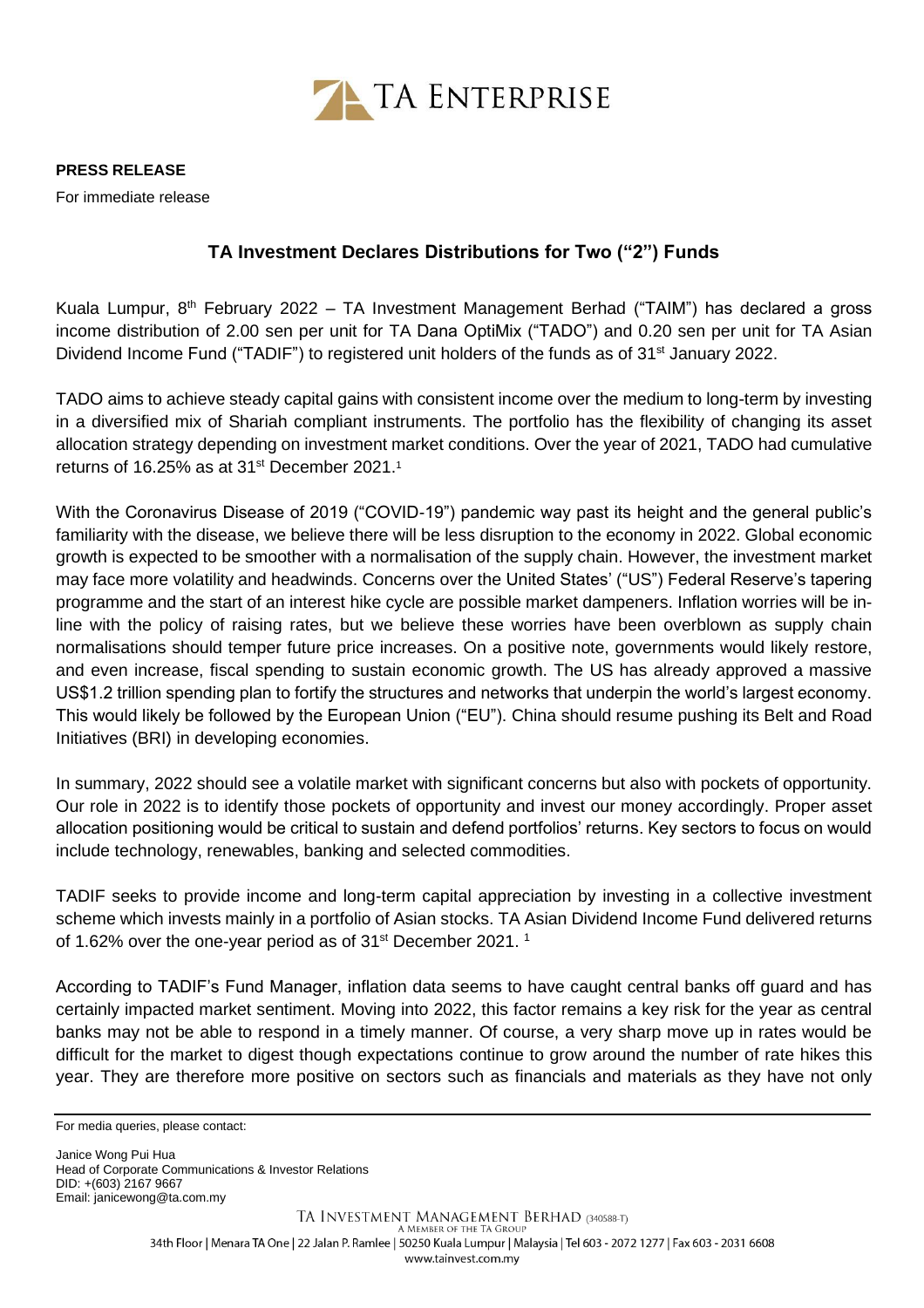

outperformed historically when inflation picks up, but they also have some very interesting structural characteristics. Banks could be beneficiaries of higher rates for years to come as asset quality is strong in Asia and there is dividend upside with provisions being written back too. Materials have benefitted from rising demand as economic activity picks up with tighter supply, in some cases due to Environmental, Social and Governance ("ESG") factors, as mines are taking longer to open. They believe there is also further demand driven by thematics such as Electric Vehicles ("EVs") which have been positive for the likes of copper.

As the year progresses, it is important to monitor vaccination rates picking up in South Asia, along with signs of borders opening up in China and Hong Kong, which at the moment appears to be impediments to the sentiment in Asia. This should hopefully lead to a pick-up in domestic activity, which will have a greater impact on returns as it has strong potential to move the needle on economic indicators. One needs to be selective, for example with gasoline demand in India where the demand is higher than pre-COVID-19 and some energy names in India have performed strongly. As such, their key strategy for 2022 is to protect the portfolio from inflation through sectors such as financials and materials, but we also need to retain the defensive characteristics of sectors like infrastructure and telecoms where the dividend outlook is robust and should outperform in an environment of elevated market volatility as rate rises possible surprise the market and may cause expensive growth names to correct in the face of higher discount rates.

*(Source: TA Investment Management Berhad, Janus Henderson Investors, as at 31st January 2022) <sup>1</sup>Lipper for Investment Management, as at 31st December 2021.* 

**– END –**

For media queries, please contact:

Janice Wong Pui Hua Head of Corporate Communications & Investor Relations DID: +(603) 2167 9667 Email[: janicewong@ta.com.my](mailto:janicewong@ta.com.my)